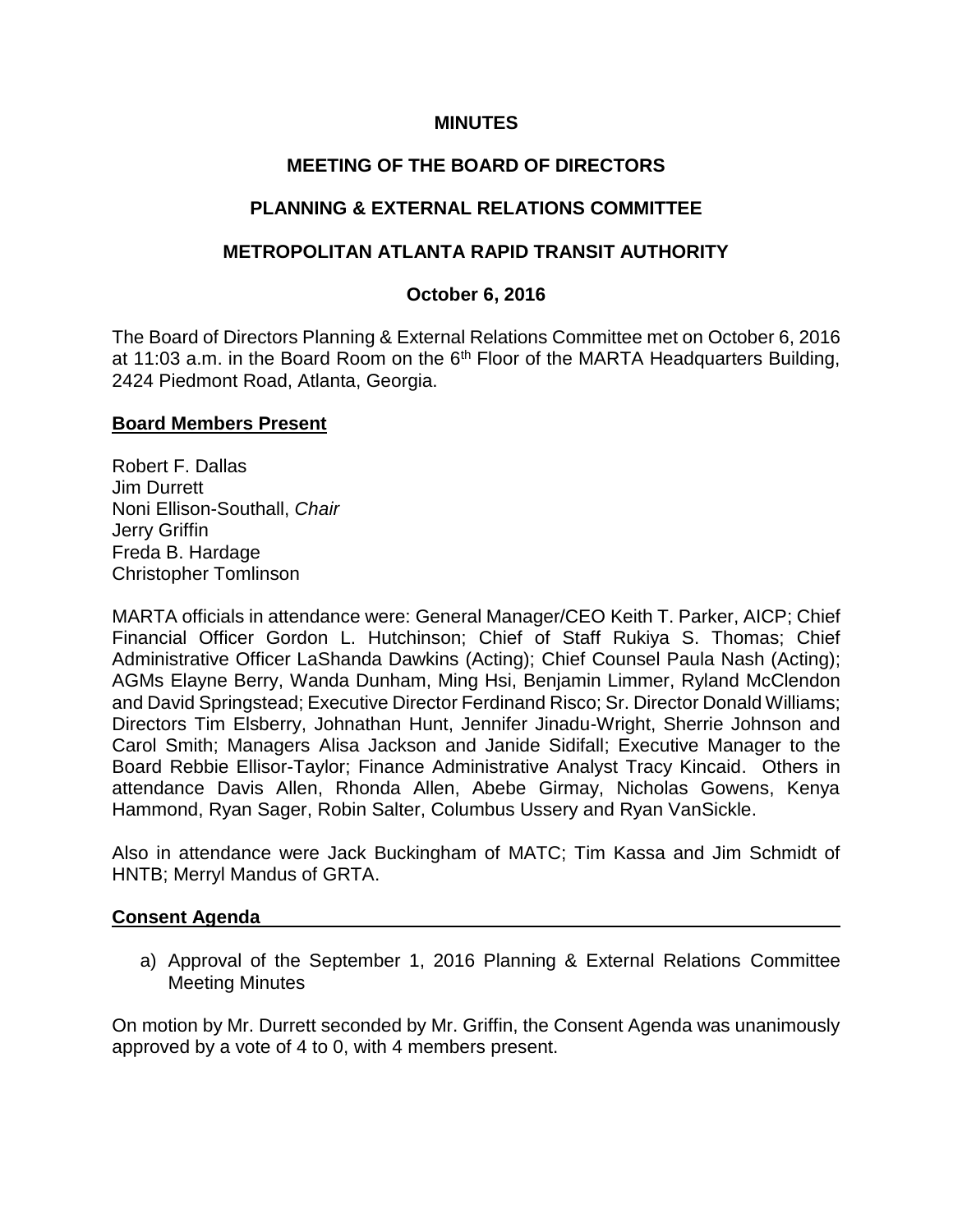# **Individual Agenda**

# **Briefing – Quality of Service Annual Report**

Dr. Salter briefed the Committee on highlights of the FY16 Quality of Service Report.

*Quality of Service Survey (QOS): MARTA's ongoing customer satisfaction study*

- Initiated in 1995
- Intercept interviews on buses and rail platforms
	- o 6:00am to 11:00pm
	- $\circ$  Severn (7) days per week
	- o More than 300 days per year
- Core Topics:
	- o Customer satisfaction
	- o Performance ratings of 51 attributes
	- o Demographics and ridership behavior

## *Survey Methodology*

- Interviewed Riders
	- $\circ$  7038 intercept interviews with bus and rail patron from July 1, 2015 to June 30, 2016
- Analyzed Data
	- o Conducted analyses to identify trends across prior years
- Summarized Key Findings
	- o Rider Profiles
	- o Satisfaction ratings
	- o Customer Loyalty
	- o Quadrant Analysis of Performance Ratings

# *Key Findings*

• Trend of increased customer satisfaction continues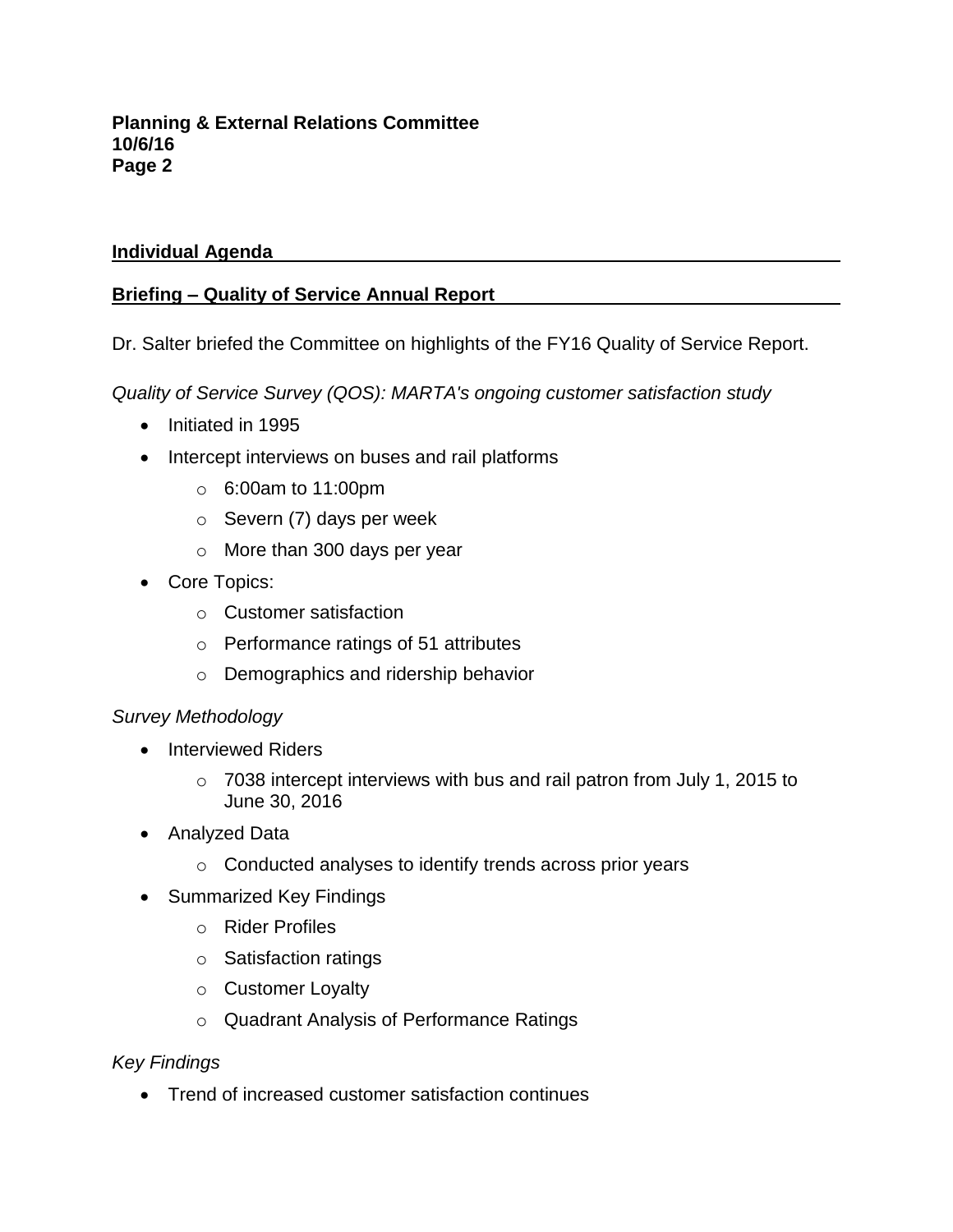- Percentage of satisfied riders for the last three years:
	- o FY14: 71%
	- $O$  FY15: 74%
	- $O$  FY16: 78%
- Level of dissatisfaction continues to drop, from 17% in FY12 to 8% in FY16
- Out of 42 performance attributes 13 improved and 10 declined
- Positive changes in the FY16 quadrant analysis
- Identified strength areas related to:
	- o Communication
	- o Personal safety on buses, trains, and platforms
	- o Weekday rail frequency/On-Time Performance (OTP)
	- o Vehicle cleanliness; working station phones

Mr. Durrett asked how does MARTA select the center point for the quadrant analysis.

Dr. Salter said MARTA used the average score over a ten-year period to determine the center point.

Mr. Griffin asked which aspects of Communications performed well.

Dr. Salter said MARTA did well in three Communications attributes considered as most important to customers: *Stop announcements on buses; Trains displaying correct information; Keeping riders informed.*

Mr. Griffin asked about train announcements.

Dr. Salter said that attribute did not perform well; however, it does not fall in a strong area of importance for riders.

Mr. Griffin said train announcements are very important for infrequent riders.

Mr. Parkers said part of the issue with the train announcements has to do with aging fleet.

Mr. Dallas asked if Personal Safety has do with a bus stop's proximity to the street or the sense of feeling safe from crime at bus stops.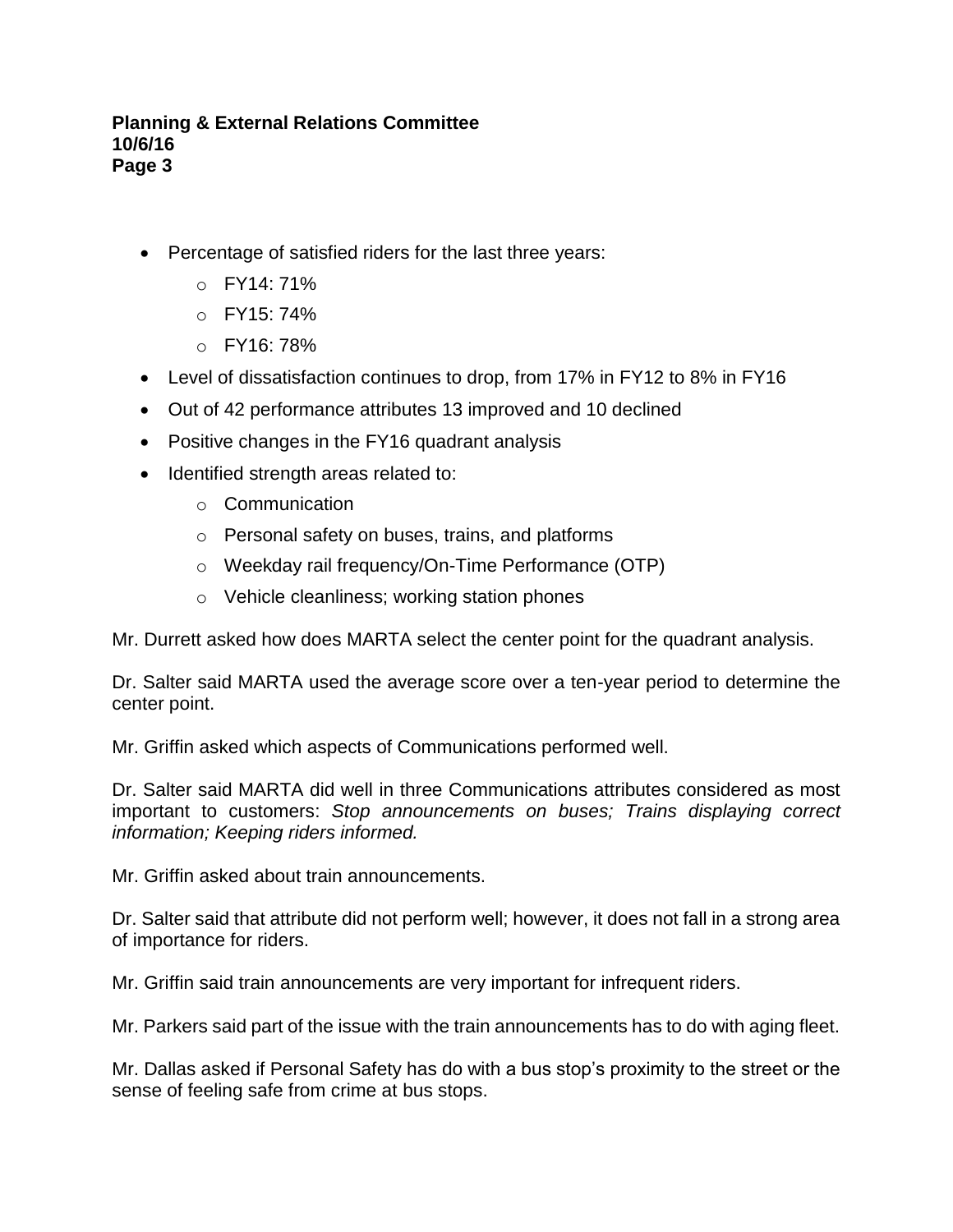Dr. Salter said survey participants are not asked for an explanation, but that is something that staff can look into.

Mr. Parker said riders may not differentiate safety from security.

Dr. Salter said from a historical perspective riders see them as the same and tend to lump the two into one category. As transit professionals we know the difference, so staff will need to do more qualitative research in that area.

Mr. Parker said dissatisfaction has been cut in half, and MARTA's perception of security has improved; primarily due to "Ride with Respect". MARTA has not received any accusations of unfair treatment, which can be attributed to how MARTA Police handle nuisance behavior with respect. He added that the QOS highlights have been shared with the public.

Mr. Griffin asked if the QOS identifies customers who are outside of the metro area.

Dr. Salter said yes, the QOS includes jurisdiction of residence. She added that the majority of the participants are from the MARTA service area.

Mr. Durrett asked if surveyors ride with participants.

Dr. Salter said if a survey begins on the platform and the train arrives before it is complete the surveyor will ask the participant if it is alright to ride with them to finish it. As it relates to bus, surveyors are already onboard. However, they will not follow a participant off the bus to complete a survey.

## **Briefing – City of Atlanta Bike Share Program**

Mr. VanSickle updated the Committee on activities related to MARTA's coordination with the City of Atlanta Bike Share Program.

*About Atlanta's Bike Share Program*

- In early 2016, the City of Atlanta approached MARTA to request a coordination effort related to the City's Bike Share Program
- The program will:
	- $\circ$  Provide shared bicycles to the public for short-term use on a self-service basis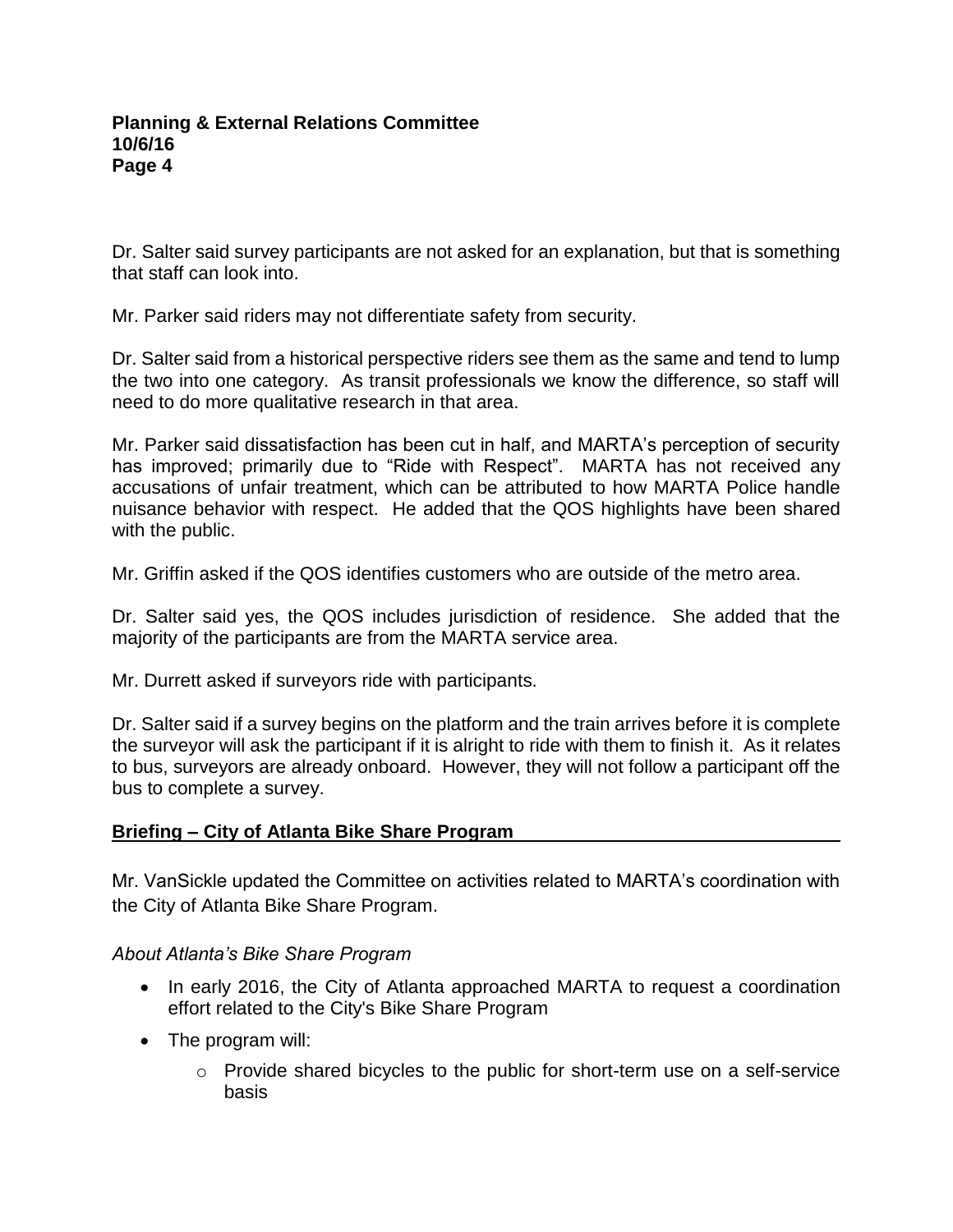- o Include membership options and manage reservations through an app
- o Operate within the City of Atlanta
- o Ultimately include 500 bikes and approximately 50 "hubs"
- o Be contracted to a third-party operator, CycleHop, and be cost-neutral to the City of Atlanta
- o Be branded "Relay Bike Share"

# *Bike Share Transit Benefits*

- Bike share and transit services are developing symbiotic partnerships in a number of cities across the country
- Bike share offers the following benefits to transit:
- Accompanies existing transit services
- Provides first/last mile access to transit passengers
- Encourages additional activities at transit stations
- Potentially activates underutilized public spaces on transit property
- Supports car-free/car-lite lifestyles

# Bike Share and MARTA

- The City requested bike share hubs to be located at 14 MARTA stations
- To further this effort, MARTA's internal process consisted of:
	- o Identifying potential locations at requested stations
	- o Review by an internal stakeholder group; including representatives from Planning, Real Estate/TOD, Architecture, Facilities, Marketing, MARTA Police, and Safety
- Launch is anticipated for Fall 2016

# *Consideration Factors*

- MARTA considered a number of factors in identifying potential locations:
	- o Safety around transit operations
	- o Visibility
	- o Solar power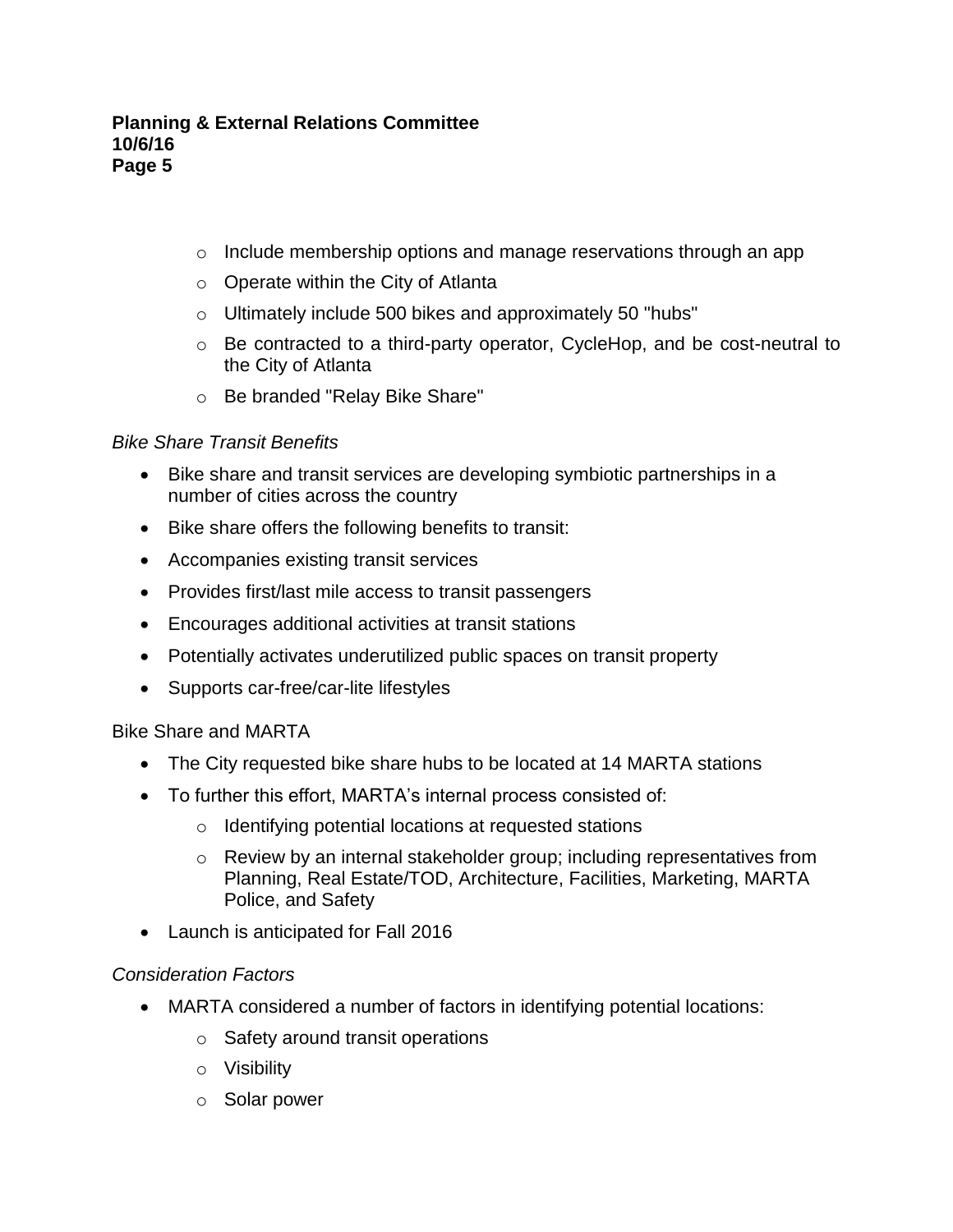- o Paved surfaces
- o Avoiding utility conflicts
- o Ensuring accessibility for bike share service staff

## *Relay Bike Share Locations*

- Relay Bike Share hubs will be located at 13 MARTA stations:
	- o Nine (9) stations will have hubs on MARTA property
	- $\circ$  Two (2) stations will have hubs immediately adjacent in the City's right-ofway
	- $\circ$  Two (2) stations will be deferred until a later date, due to upcoming construction activities
	- o Several stations will have more than one bike hub

## *Future Coordination Opportunities*

- Additional coordination opportunities were identified by researching peer practices in Charlotte; Washington, DC; Chicago; Minneapolis; Phoenix; Los Angeles; San Francisco Bay Area
	- o Marketing partnerships
	- o Pass sales partnerships and membership discounts
	- o Integrated payments using Breeze
	- o Web integration, with www.itsmarta.com showing Relay bike availability by station
	- o App integrations, with MARTA showing Relay bike availability and Relay's app showing real-time MARTA arrivals

## *Next Steps*

- Finalize legal agreement
- Installation
- Launch

Mr. Dallas commended MARTA on their coordination efforts with the City of Atlanta. He said he attended the Transit/Bike Partnerships Roundtable during the APTA Annual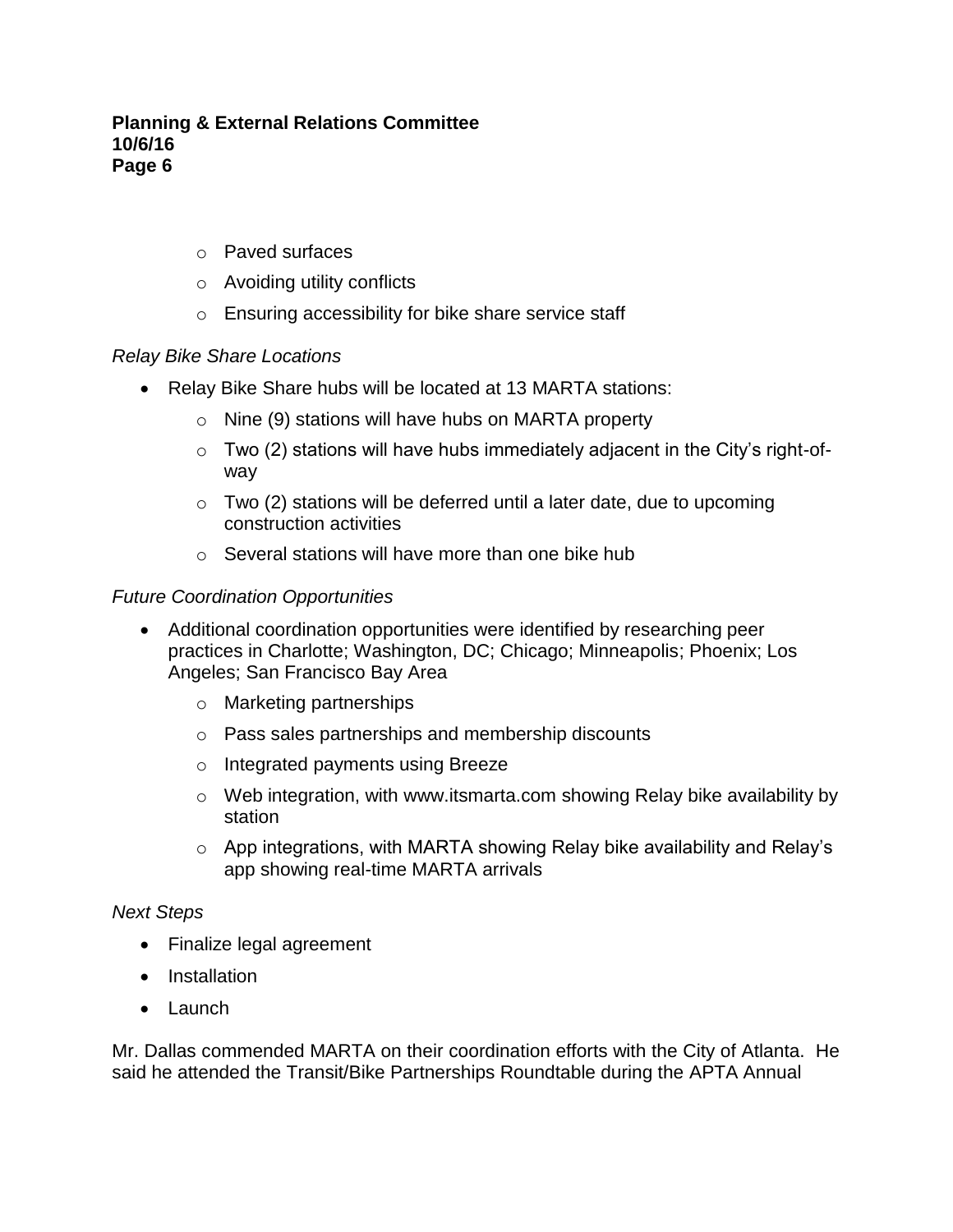Meeting. The roundtable spent a lot of time discussing the Los Angeles bike share program that recently rolled out. One thing that distinguishes it from similar programs is that the transit agency itself operates the bike share system. From LA Metro's perspective it is seen as another transit opportunity to encourage last mile connectivity, which is something all transit agencies have been looking for. He added that as part of the program, LA Metro passes can be used to rent bikes. These are things to keep in mind as MARTA looks at bike share opportunities with its other jurisdictions.

Mr. Durrett said included in the City's list of projects for the 2016 T-SPLOT is approximately \$2M to expand the bike share program. So there is a near-term opportunity for MARTA, if voters decide in favor of the referendum. He added that as the Authority is in the process of reimagining and rebirthing its bus service, he is hopeful that MARTA will begin to consider how it can provide bus service to Atlantic Station; as well as shuttle service for Georgia Tech and Georgia State universities and service for the BUC shuttle.

Mr. Parker said MARTA does have some responsibility with Atlantic Station. MARTA helped to secure those vehicles, and the service is included in MARTA's federal audits to ensure certain standards are met. Therefore, it is a natural outreach for MARTA.

## **Briefing – MARTA's New Website**

Mrs. Jinadu-Wright briefed the Committee on MARTA's Website Redesign Project.

## *Project Goals*

- Improve User Experience
- Enhance Brand Image
- Increase Ridership
- **•** Educate General Public
- Make Site Management Easier

## *Project Process*

- Customer Research & Stakeholder Interviews
- Info Architecture
- Wireframe Prototyping
- Design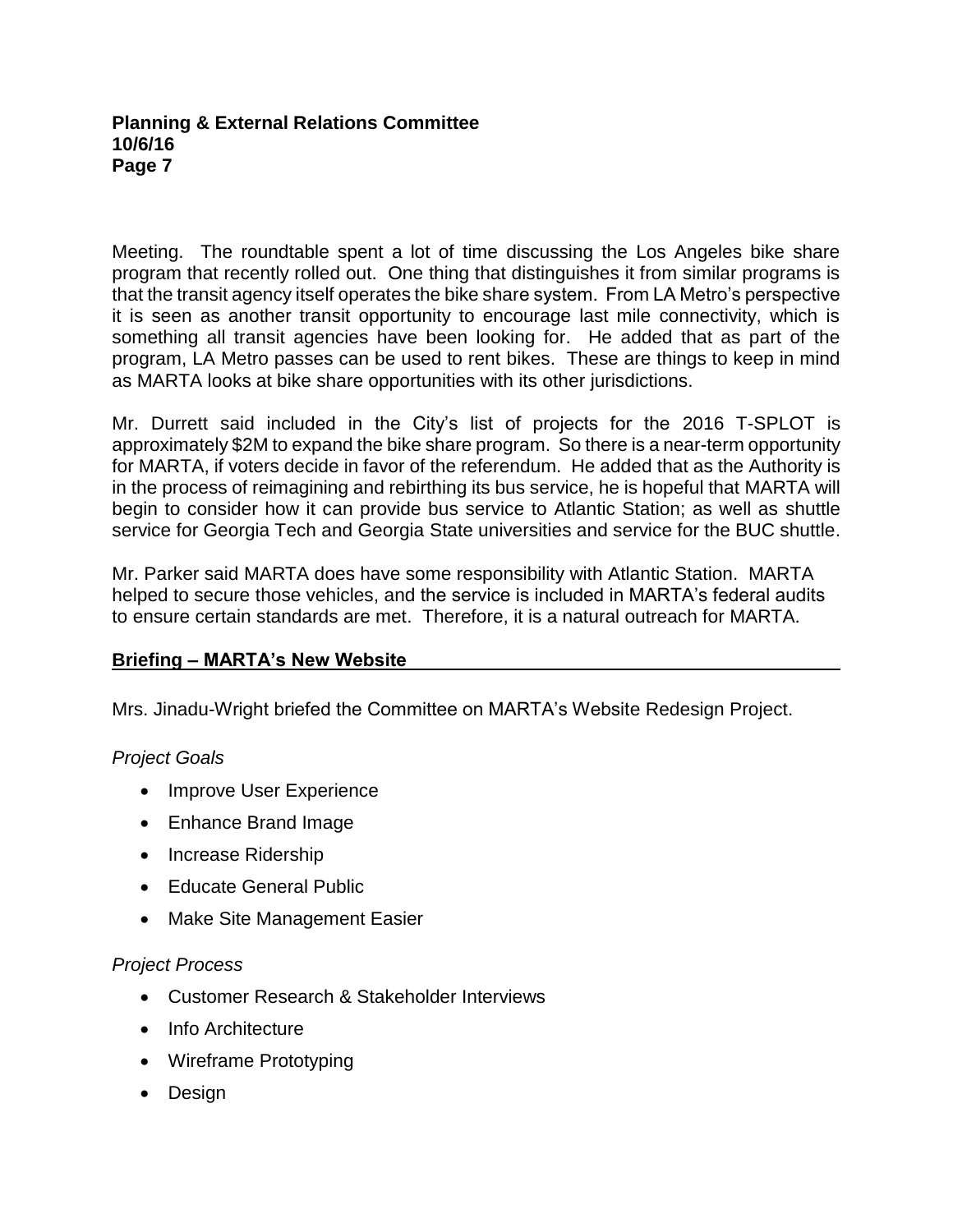- Frontend and Backend Development
- Usability Testing and Site Refinements

## *Key Features*

- Responsive Site Design
	- o The interface automatically optimizes for large screens, mobile and tablet devices
- Intuitive Navigation and Improved User Experience
	- $\circ$  New site was designed using a human-centered approach that relied on user research to make sure site met their needs and helped them accomplish their goals
- Enhanced Trip Planning Tools
	- o New tools will allow users to see arrival times for trains, map areas around the station and easily plan trips across multiple modes of transport

Mrs. Hardage asked if the website will show parking availability.

Mrs. Jinadu-Wright said that topic came up in the focus group. It is something that MARTA is working on.

Mr. Parker said staff will provide an update on the parking program in the coming months.

Mr. Dallas asked what sources will be used to populate special event information on the website.

Mrs. Jinadu-Wright said MARTA's Marketing Department will update the site using information received from partners.

Mr. Parker said MARTA has a very good relationship with the Atlanta Convention and Visitors' Bureau.

#### **Other Matters**

Mrs. McClendon announced the following events:

• Women of COMTO Breakfast Paschal's Restaurant October  $11^{th}$  8:30am – 10:30am